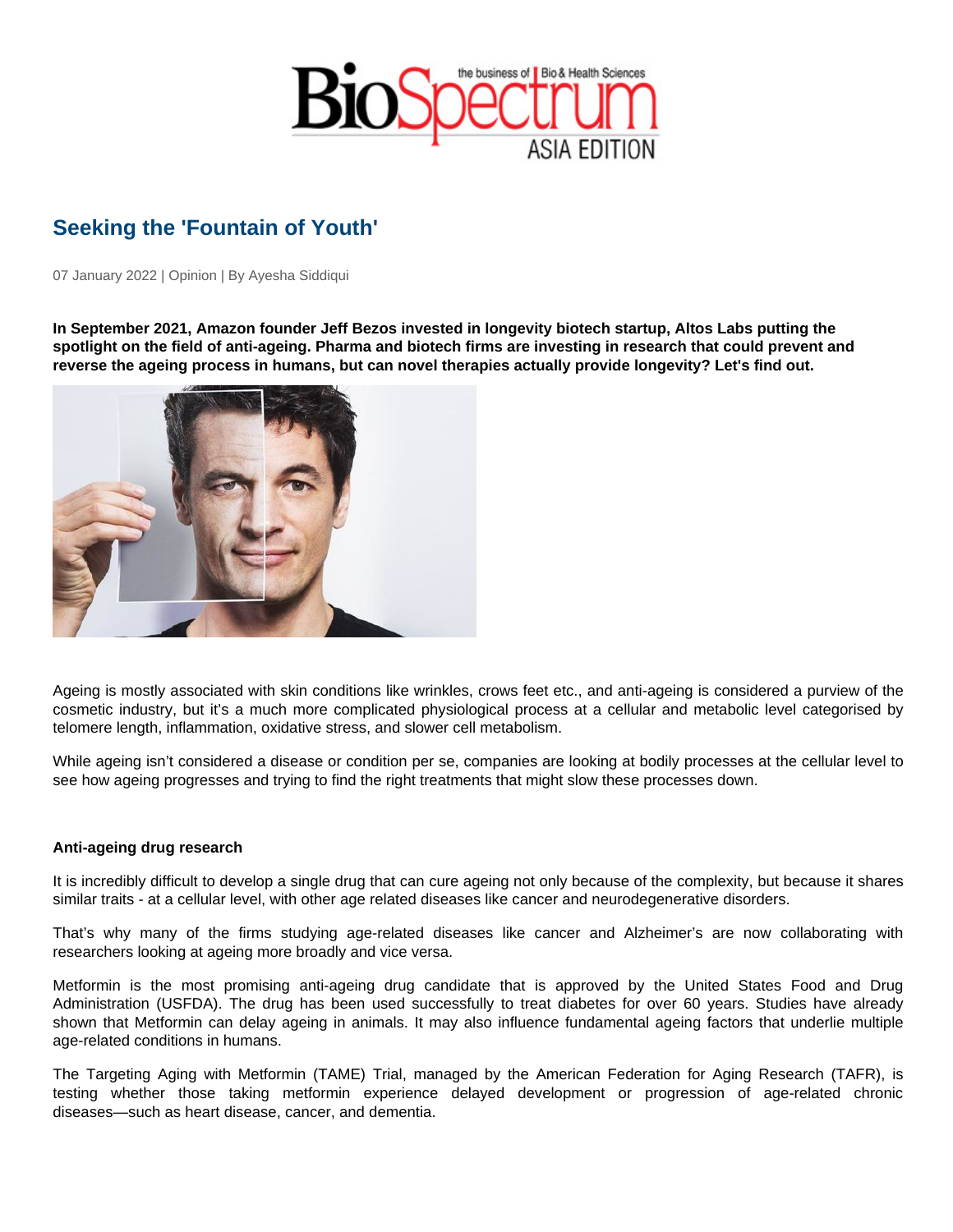Earlier studies found that people with type 2 diabetes who take metformin have lower death rates. Researchers have also observed that COVID-19 patients taking the drug had less hospitalisations and death rate.

Another drug being repurposed for anti-ageing studies is rapamycin. Rapamycin was initially discovered as an anti-fungal metabolite. Subsequently, rapamycin was found to possess immunosuppressive and anti-proliferative properties in mammalian cells, spurring an interest in identifying the mode of action of rapamycin.

It is the only pharmacological agent thus far shown to reproducibly extend lifespan and delay a subset of age-associated pathologies in multiple strains of mice. Swiss firm Novartis is researching rapamycin and its analog, everolimus, for potential anti-ageing effects in humans.

One of the most popular areas of research is around senolytics — a class of drugs that target ageing (or senescent) cells and destroy them via induced cell death.

In 2018, US based startup Unity Biotechnology started the first human trial of its senolytic drug UBX0101.

In 2019, US' Mayo Clinic published the positive results of its pilot study using dasatinib (cancer drug) and quercetin (cardiovascular drug) in combination as senolytics to treat idiopathic pulmonary fibrosis. This was a small pilot study that points to feasibility of larger trials in age-related diseases.

## **Can pharma cure ageing?**

Despite all the positive news and interest, anti-ageing is still at a nascent stage. Majority of the research currently being done is at a preclinical stage, it would be years, if not decades before we know drugs are a viable option to ageing or not.

''We have seen tremendous interest in the anti-ageing space in the past six months that actually aligns with discoveries that happened about 25 years ago. Since discovering that ageing is a biological process, researchers have been conducting studies and publishing reports on what this means in practice. Some of these findings are gaining significant traction and reach human trial stages, which is likely the source of this renewed interest in the field. More researchers looking at ageing means a higher probability of having treatments ready for human trials and market entry,'' said Garri Zmudze, Executive Coordinator of the Longevity Science Foundation, Switzerland.

The Longevity Science Foundation is a Swiss non-profit organisation advancing the field of human longevity by funding research and development of medical technologies to extend the healthy human lifespan.

No single treatment or medicine will stop the body's ageing or reverse all age-related conditions.

''While there may never be a definitive "cure" for ageing, we believe there are promising findings that can help us reconceptualise what ageing looks like in our lifetimes. In addition to the drugs/treatments, ageing interventions like nutrition and exercise show a lot of promise in increasing lifespan and health-span; we just need to figure out exactly which forms are most effective," said Garri.

Therapies to treat the hallmarks of ageing have already begun. A cure for ageing will be arrived at gradually, step by step, as we tackle the various aspects of this multifaceted process and do so better and better.

''It will likely not be a single cure but a collection of therapies to address different aspects of ageing: telomere attrition, accumulation of senescent cells, mitochondrial mutation, extracellular and intracellular waste products, extracellular matrix stiffening and more. It will involve stem cell therapy, gene therapy, organ printing and replacement, supplements like NAD (nicotinamide adenine dinucleotide) and epigenetic clocks that help alter erroneous information that has arisen with time,'' said a spokesperson from BioViva, who don't want to be named. BioViva USA Inc is dedicated to improving healthy human longevity through gene therapy.

## **Regulatory challenges**